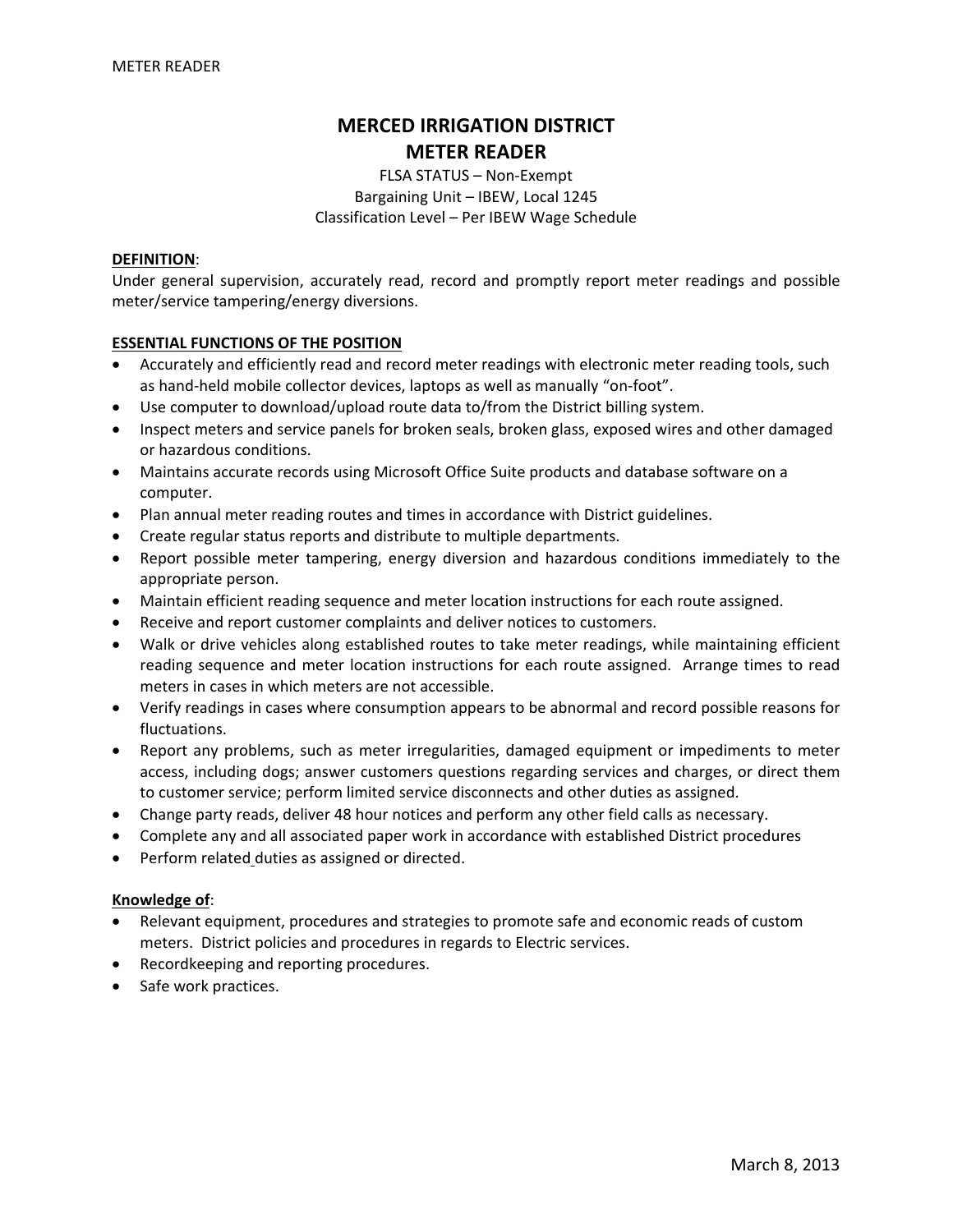# **Ability to:**

- Work with various computer software, including Microsoft Suite and the District's work order system(s).
- Understand and carry out oral and written directions.
- Accurately read maps.
- Read gauges and calculate and record figures accurately and rapidly.
- Keep accurate records.
- Follow oral and written direction.
- Communicate clearly and concisely, orally and in writing.
- Operate a variety of computer equipment, adding machines or calculating machines.
- Work independently with minimal supervision.
- Efficiently route, prioritize and organize workload.
- Complete detailed reports for meter tampering and/or energy diversion incidents.
- Deal tactfully and courteously with the public, customers, other employees and officials.
- Recognize and deal appropriately with aggressive animals.
- Safely operate assigned District vehicle.
- Operate a variety of hand and power tools.

# **NECESSARY SPECIAL REQUIREMENTS**:

- Possession of an appropriate valid California Driver's License.
- A Department of Motor Vehicles "Driver Record Information" print‐out will be required at time of hire. Must be enrolled in District's DMV pull-notice program..

# **MINIMUM QUALIFICATIONS:**

**Experience**:

- One (1) year experience in public contact.
- Basic personal computer application skills.

## **Education:**

• Graduation from high school or equivalent. Computer and mathematical skills are required.

## **SUCCESSFUL COMPLETION OF THE FOLLOWING ON THE JOB TRAINING:**

- Minimum approach distance for electrical clearances.
- Control of Hazardous Energy.
- Annual cardiac pulmonary resuscitation and first aid training and certification.

# **TYPICAL PHYSICAL ACTIVITIES:**

The physical and mental demands of this position are described below. Reasonable accommodations may be made to enable individuals with disabilities to perform the essential functions of the position.

- Travels frequently by motor vehicle in the conduct of District business.
- Communicates orally with District employees and the public in face-to-face, one-on-one and group settings.
- Regularly uses a telephone and radio for communication.
- Uses office equipment such as computer terminal, copiers and FAX.
- May sit or walk for extended periods of time.